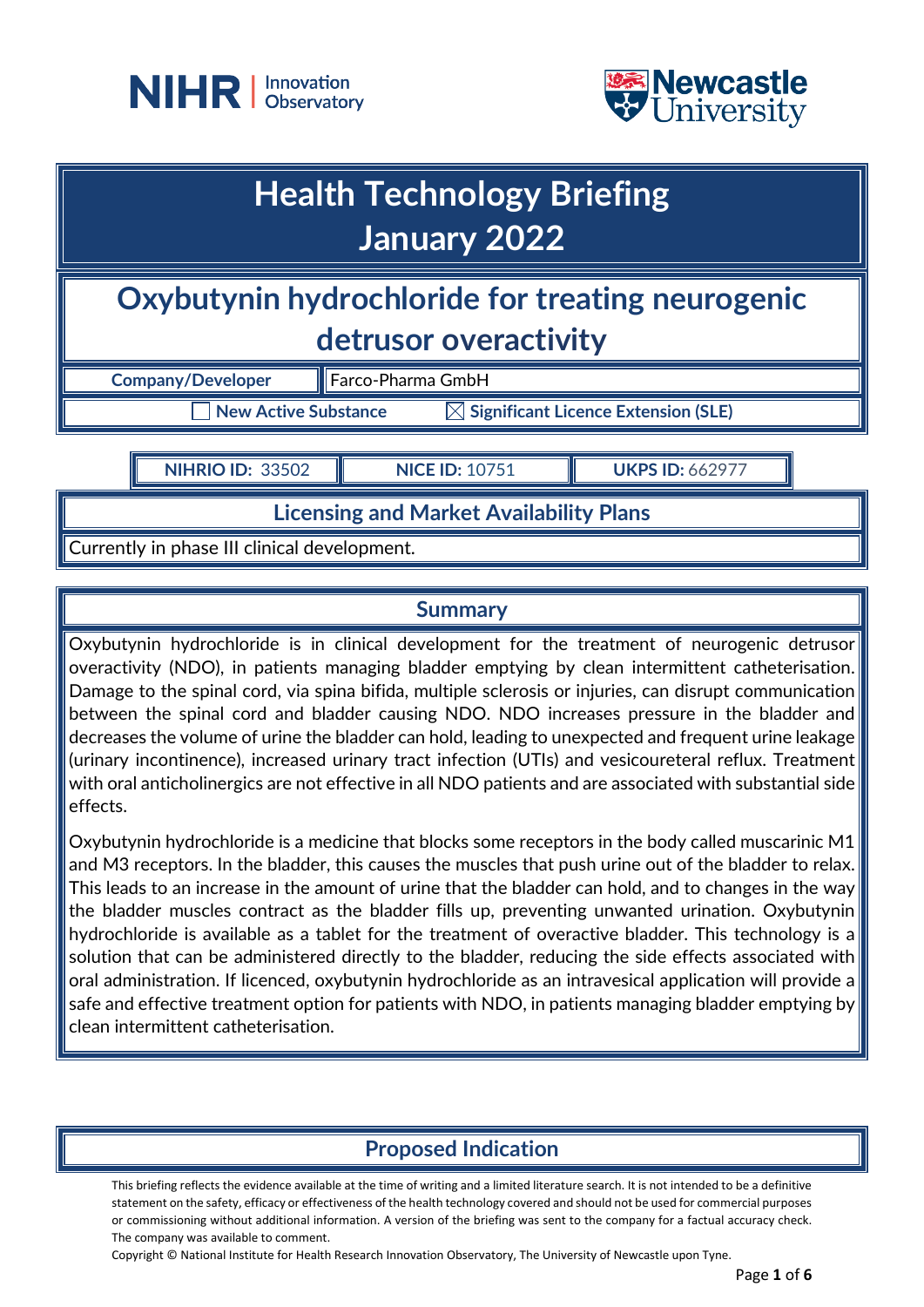# **NIHR** | Innovation



Treatment of detrusor overactivity due to spinal cord injury or myelomeningocele (spina bifida) in children from 6 years of age and adults, who are managing bladder emptying by clean intermittent catheterisation (CIC), not adequately managed with oral anticholinergics. $^1$ 

L

### **Technology**

#### **Description**

Oxybutynin hydrochloride (Vesoxx) has both direct antispasmodic action on the smooth muscle of the bladder detrusor muscle as well as anticholinergic action in blocking the muscarinic effects of acetylcholine on smooth muscle. These properties cause relaxation of the detrusor muscle of the bladder in patients with an unstable bladder. Oxybutynin hydrochloride increases bladder capacity and reduces the incidence of spontaneous contractions of the detrusor muscle.2

In the phase III clinical trial (2009-011843-38) patients were given intravesical application of 10 ml of 0.1% oxybutynin hydrochloride solution three times daily.<sup>3,4</sup> There are no fixed rules for the dose regimen as high interindividual differences in bladder pressure and doses required to improve neurogenic detrusor overactivity exist. The dose regimen (doses and timings) must therefore be determined individually according to the patient´s need. Individual dosages will be applied to control uro-dynamic parameters sufficiently (maximum detrusor pressure  $\leq$  40 cm H<sub>2</sub>O) aiming at complete inhibition of neurogenic detrusor overactivity.<sup>5</sup>

#### Key Innovation

Oral oxybutynin hydrochloride is one of the most commonly prescribed treatments for neurogenic detrusor overactivity (NDO) however, similar to other anticholinergic drugs, a major disadvantage of oral oxybutynin are the substantial side effects that result in treatment discontinuation. Conversely, there is evidence that the intravesical administration of oxybutynin hydrochloride results in less frequent and less intense side effects due to a reduced first-pass effect. After oral administration, plasma levels of the active metabolite N-desethyl-oxybutynin (N-DEO) are up to sevenfold higher compared to the parent compound, in contrast to a 1.2 ratio after intravesical administration, which likely explains the clinically relevant reduction of side effects following intravesical administration as N-DEO is also pharmacologically active.<sup>3</sup> As the first-pass effect is reduced, due to local application in the bladder, higher dosing is possible compared to systemic treatments.

If licenced, oxybutynin hydrochloride will provide a safe and effective treatment option for patients with NDO, in patients managing bladder emptying by clean intermittent catheterisation.

Regulatory & Development Status

Oral oxybutynin hydrochloride has Marketing Authorisation in the EU/UK for the following indications:<sup>2</sup>

- Treatment of frequency, urgency or urge incontinence as may occur in bladder overactivity whether due to neurogenic bladder disorders (detrusor hyperreflexia) or idiopathic detrusor overactivity in adults.
- Urinary incontinence, urgency and frequency in overactive bladder conditions caused by idiopathic overactive bladder or neurogenic bladder dysfunction (detrusor over activity) in children over 5 years.
- Nocturnal enuresis associated with detrusor over activity, in conjunction with non-drug therapy, when other treatment not been successful in children over 5 years.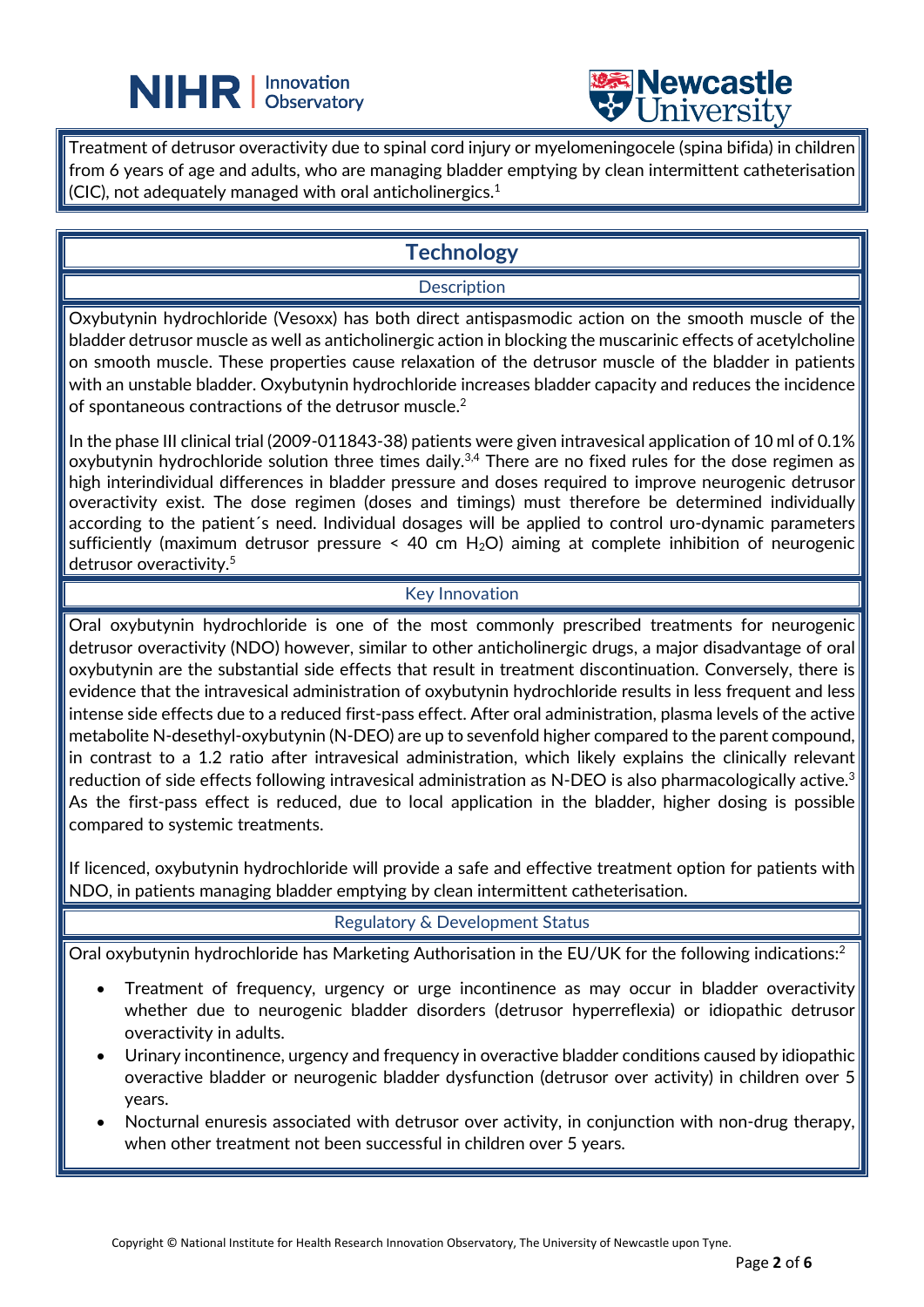



Intravesically administered oxybutynin hydrochloride solution is already licenced in the UK for suppression of detrusor overactivity due to spinal cord injury or myelomeningocele (spina bifida) in children from 6 years of age and adults, who are managing bladder emptying by clean intermittent catheterisation, not adequately managed with oral anticholinergic. $^{\rm 1}$ 

L

## **Patient Group**

#### Disease Area and Clinical Need

NDO is a dysfunction of the bladder that results from congenital conditions (inherited conditions beginning at or before birth), such as spina bifida, or other disease or injury in the nervous system, such as spinal cord injury. With NDO, there is overactivity of the bladder wall muscle, which normally relaxes to allow storage of urine (detrusor muscle). The bladder wall muscle overactivity in NDO results in sporadic bladder muscle contraction, which increases pressure in the bladder and decreases the volume of urine the bladder can hold. If NDO is not treated, increased pressure in the bladder can put the upper urinary tract at risk of harm, including possible permanent damage to the kidneys. In addition, spontaneous bladder muscle contractions can lead to unexpected and frequent leakage of urine with symptoms of urinary urgency (immediate need to urinate), frequency (urinating more often than normal) and incontinence (loss of bladder control).<sup>6</sup> Urinary tract infections are a frequent complication of neurogenic bladder conditions such as NDO and may present with atypical signs and symptoms. <sup>7</sup> The literature suggests that healthrelated quality of life in patients with urinary incontinence due to NDO is worse than patients with urinary incontinence in general or those with the same underlying neurologic condition without urinary incontinence. In addition, urgency urinary incontinence also results in substantial economic costs. $8$ 

There are an estimated 50,000 people in the UK living with a spinal cord injury (SCI) and 90% of them suffer from neurogenic bladder, around 49.7% with detrusor overactivity.<sup>9,10</sup> The incidence of spina bifida is 0.06% of live births.<sup>11</sup> The rate of neurogenic bladder issues in people with spina bifida has been reported as over 95% but some studies have highlighted insufficient data.<sup>9,12</sup> An estimate of the spina bifida patients eligible for NDO treatment in the UK could not be obtained from available sources.

Recommended Treatment Options

NICE recommends antimuscarinic drugs to people with spinal cord disease (for example, spinal cord injury or multiple sclerosis) and symptoms of an overactive bladder such as increased frequency, urgency and incontinence. 13

NICE recommends bladder wall injection with botulinum toxin type A to adults with spinal cord disease (for example, spinal cord injury or multiple sclerosis) and with symptoms of an overactive bladder and in whom antimuscarinic drugs (a subtype of anticholinergic drugs) have proved to be ineffective or poorly tolerated.13

### **Clinical Trial Information Trial STEG-CORP\_111804, [2009-011843-38;](https://www.clinicaltrialsregister.eu/ctr-search/trial/2009-011843-38/DE)** Documentation of the efficacy and tolerability of intravesically applied oxybutynin solution in adult patients with detrusor hyperactivity caused by neurological disorder **Phase III -** Completed **Location(s):** Germany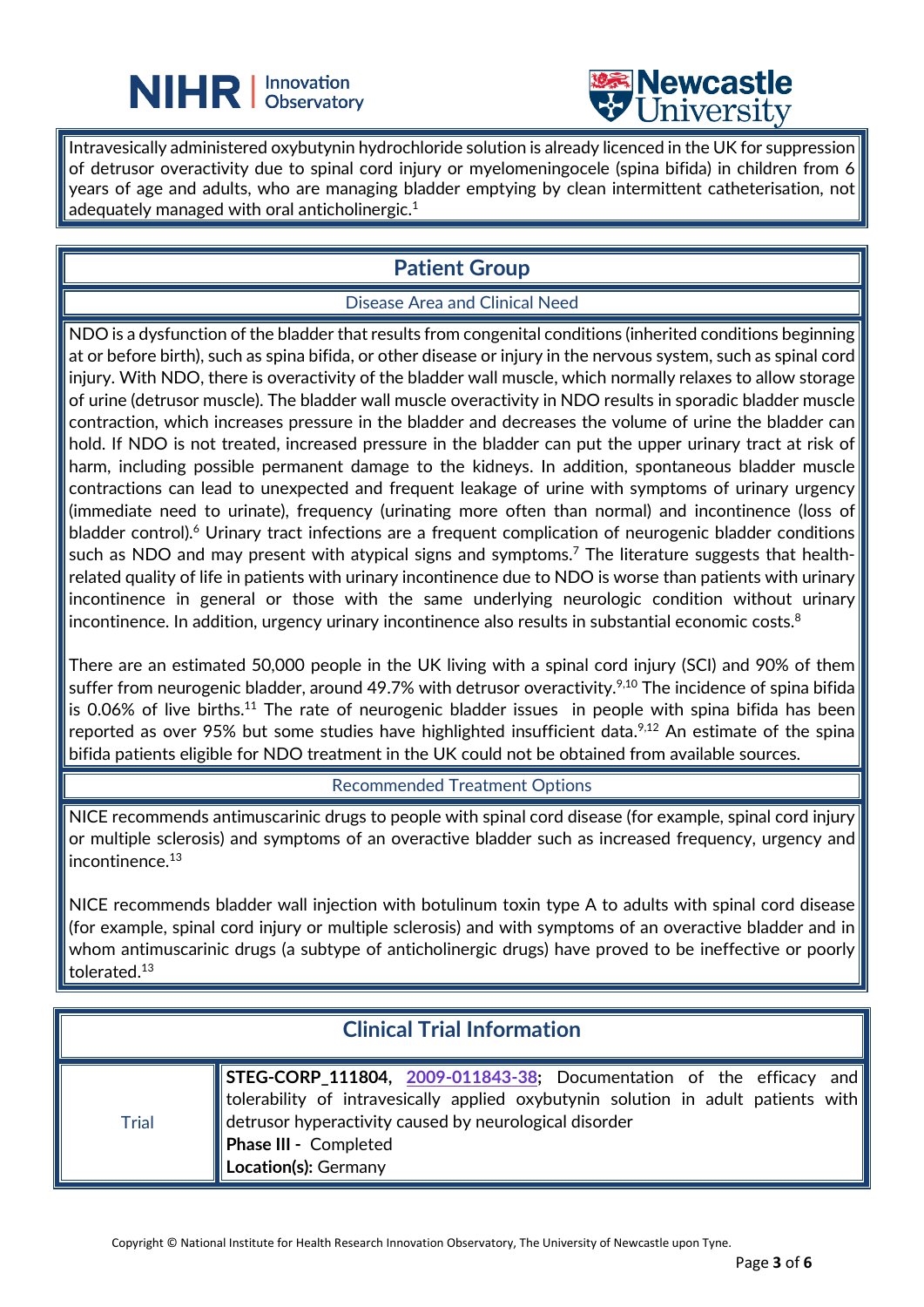



|                     | <b>A</b> CITTACTOTA                                                                                                                                                                                                                                                                                                                                                                                                                                                                  |
|---------------------|--------------------------------------------------------------------------------------------------------------------------------------------------------------------------------------------------------------------------------------------------------------------------------------------------------------------------------------------------------------------------------------------------------------------------------------------------------------------------------------|
|                     | Primary completion date: November 2012                                                                                                                                                                                                                                                                                                                                                                                                                                               |
| <b>Trial Design</b> | Randomised, parallel assignment, open label                                                                                                                                                                                                                                                                                                                                                                                                                                          |
| Population          | $N = 36$ , detrusor hyperactivity confirmed and associated with a known neurological<br>deficit, regularly perform clean intermittent catheterisation, aged 18 to 70 years                                                                                                                                                                                                                                                                                                           |
| Intervention(s)     | Intravesical application of 10 ml of 0.1% oxybutynin hydrochloride solution three<br>times daily                                                                                                                                                                                                                                                                                                                                                                                     |
| Comparator(s)       | Oral application of one tablet containing 5 mg oxybutynin hydrochloride three times<br>daily                                                                                                                                                                                                                                                                                                                                                                                         |
| Outcome(s)          | Primary outcome:<br>An alteration of the maximal cystometric bladder capacity between visit 1 and<br>visit 3 (via urodynamic measurement)<br>See trial record for full list of other outcomes.                                                                                                                                                                                                                                                                                       |
| Results (efficacy)  | The increase in maximum bladder capacity was 117 ml with intravesical application (P<br>=0.0002) versus 18 ml with the oral application (P =0.51). The difference was<br>statistically significant (P = $0.0086$ ). <sup>3</sup>                                                                                                                                                                                                                                                     |
| Results (safety)    | Adverse drug reactions (ADR) were reported by 10 (55.6% of) patients with<br>intravesical administration, and by 14 (82.4% of) patients with oral administration.<br>Significant differences in favour of the intravesical application were observed in ADR<br>affecting vision (1/10 vs. 9/14), gastrointestinal tract (8/10 vs. 14/14), nervous<br>system (2/10 vs. 8/14), and skin and subcutis (1/10 vs. 6/14). No serious adverse drug<br>reactions were reported. <sup>3</sup> |

## **Estimated Cost**

The cost of intravesically administered oxybutynin hydrochloride solution is not yet known.

#### **Relevant Guidance**

NICE Guidance

NICE clinical guideline. Urinary incontinence in neurological disease: assessment and management (CG148). August 2012.

#### NHS England (Policy/Commissioning) Guidance

No relevant guidance identified

Other Guidance

- European Association of Urology. EAU Guidelines on Neuro-Urology. 2019.<sup>14</sup>
- European Association of Urology. EAU Guidelines on Neurogenic Lower Urinary Tract Dysfunction. 2009.15

## **Additional Information**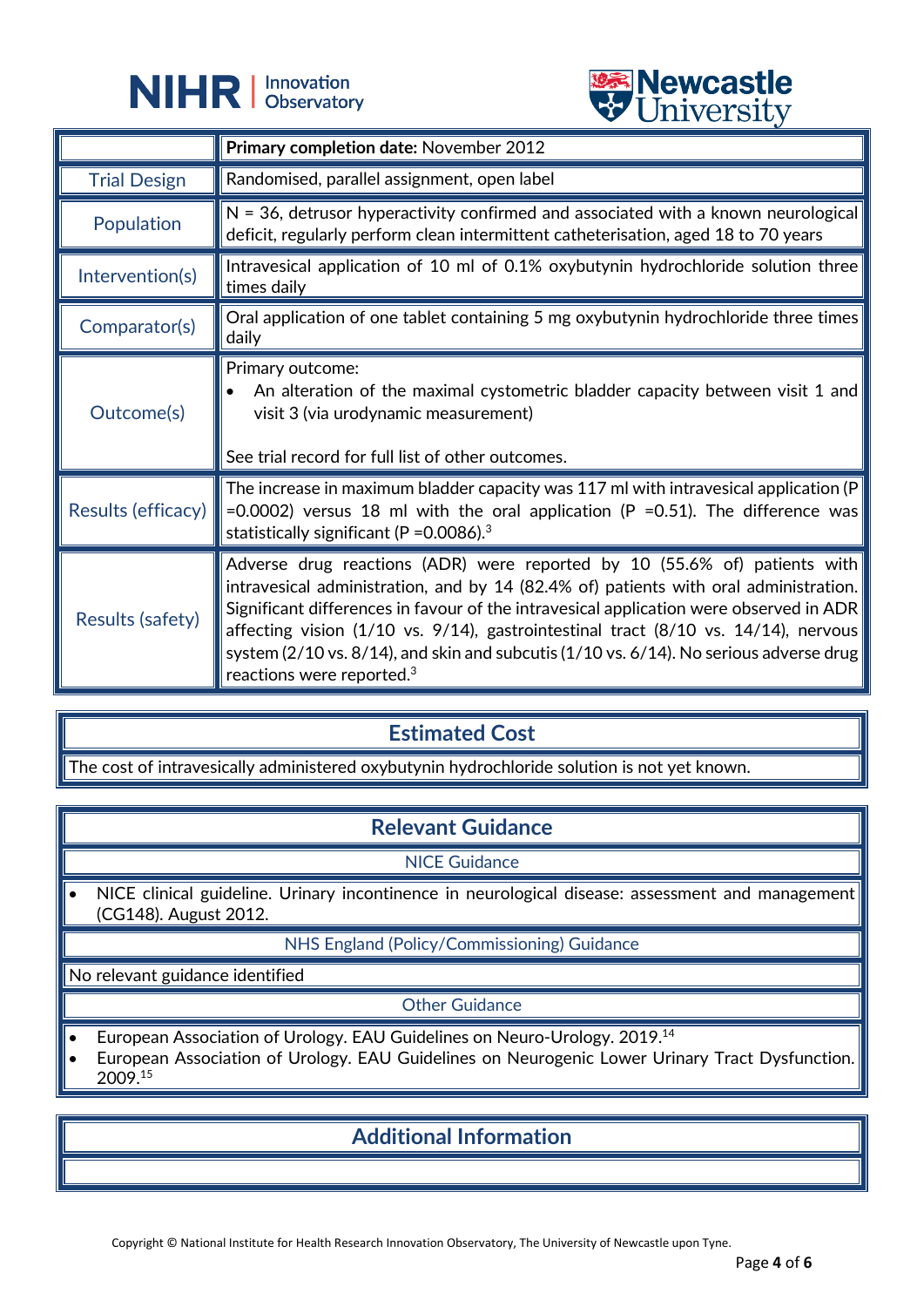



#### **References**

1 Specialist Pharmacy Service. *Oxybutynin.* 2015. Available from: <https://www.sps.nhs.uk/medicines/oxybutynin/> [Accessed 1 December 2021].

L

- 2 electronic Medicines Compendium. *Oxybutynin hydrochloride 2.5mg tablets.* 2018. Available from:<https://www.medicines.org.uk/emc/product/3004/smpc> [Accessed 1 December 2021].
- 3 Schröder A, Albrecht U, Schnitker J, Reitz A, Stein R. Efficacy, safety, and tolerability of intravesically administered 0.1% oxybutynin hydrochloride solution in adult patients with neurogenic bladder: A randomized, prospective, controlled multi-center trial. *Neurourology and Urodynamics*. 2016;35(5):582-8. Available from: https://doi.org/10.1002/nau.22755.
- 4 EU Clinical Trials Register. Documentation of the efficacy and tolerability of intravesically applied oxybutynin solution in adult patients with detrusor hyperactivity caused by neurological disorder. *Trial ID: 2009-011843-38*. 2009;Status: Completed. Available from: [https://www.clinicaltrialsregister.eu/ctr-search/trial/2009-011843-38/DE.](https://www.clinicaltrialsregister.eu/ctr-search/trial/2009-011843-38/DE)
- 5 Heads of Medicines Agencies. *VESOLOX 1 mg/ml, solution for intravesical use.* 2018. Available from:<https://mri.cts-mrp.eu/Human/Product/Details/54124> [Accessed 1 December 2021].
- 6 Administration UFD. *FDA Approves New indication for Drug to Treat Neurogenic Detrusor Overactivity in Pediatric Patients.* 2021. Available from: [https://www.fda.gov/news](https://www.fda.gov/news-events/press-announcements/fda-approves-new-indication-drug-treat-neurogenic-detrusor-overactivity-pediatric-patients)[events/press-announcements/fda-approves-new-indication-drug-treat-neurogenic-detrusor](https://www.fda.gov/news-events/press-announcements/fda-approves-new-indication-drug-treat-neurogenic-detrusor-overactivity-pediatric-patients)[overactivity-pediatric-patients](https://www.fda.gov/news-events/press-announcements/fda-approves-new-indication-drug-treat-neurogenic-detrusor-overactivity-pediatric-patients) [Accessed 1 December 2021].
- 7 Royal National Orthopaedic Hospital. *Neurogenic Bladder.* 2021. Available from: [https://www.rnoh.nhs.uk/services/spinal-cord-injury-centre/medical-management](https://www.rnoh.nhs.uk/services/spinal-cord-injury-centre/medical-management-advice/neurogenic-bladder)[advice/neurogenic-bladder](https://www.rnoh.nhs.uk/services/spinal-cord-injury-centre/medical-management-advice/neurogenic-bladder) [Accessed 1 December 2021].
- 8 Tapia CI, Khalaf K, Berenson K, Globe D, Chancellor M, Carr LK. Health-related quality of life and economic impact of urinary incontinence due to detrusor overactivity associated with a neurologic condition: a systematic review. *Health and quality of life outcomes*. 2013;11:13-. Available from: [https://doi.org/10.1186/1477-7525-11-13.](https://doi.org/10.1186/1477-7525-11-13)
- 9 Cameron AP. Medical management of neurogenic bladder with oral therapy. *Translational andrology and urology*. 2016;5(1):51-62. Available from: [https://doi.org/10.3978/j.issn.2223-4683.2015.12.07.](https://doi.org/10.3978/j.issn.2223-4683.2015.12.07)
- 10 Back Up Trust. *What is spinal cord injury?* 2021. Available from: <https://www.backuptrust.org.uk/spinal-cord-injury/what-is-spinal-cord-injury> [Accessed 1 December 2021].
- 11 Public Health England. *Spina bifida: information for parents.* 2020. Available from: [https://www.gov.uk/government/publications/spina-bifida-information-for-parents/spina](https://www.gov.uk/government/publications/spina-bifida-information-for-parents/spina-bifida-information-for-parents)[bifida-information-for-parents](https://www.gov.uk/government/publications/spina-bifida-information-for-parents/spina-bifida-information-for-parents) [Accessed 9 December 2021].
- 12 Ruffion A, Castro-Diaz D, Patel H, Khalaf K, Onyenwenyi A, Globe D, et al. Systematic review of the epidemiology of urinary incontinence and detrusor overactivity among patients with neurogenic overactive bladder. *Neuroepidemiology*. 2013;41(3-4):146-55. Available from: [https://doi.org/10.1159/000353274.](https://doi.org/10.1159/000353274)
- 13 National Insititute for Health and Care Excellence. *Urinary incontinence in neurological disease: assessment and management.* 2012. Available from: [https://www.nice.org.uk/guidance/cg148/resources/urinary-incontinence-in-neurological](https://www.nice.org.uk/guidance/cg148/resources/urinary-incontinence-in-neurological-disease-assessment-and-management-pdf-35109577553605)[disease-assessment-and-management-pdf-35109577553605](https://www.nice.org.uk/guidance/cg148/resources/urinary-incontinence-in-neurological-disease-assessment-and-management-pdf-35109577553605) [Accessed 9 December 2021].